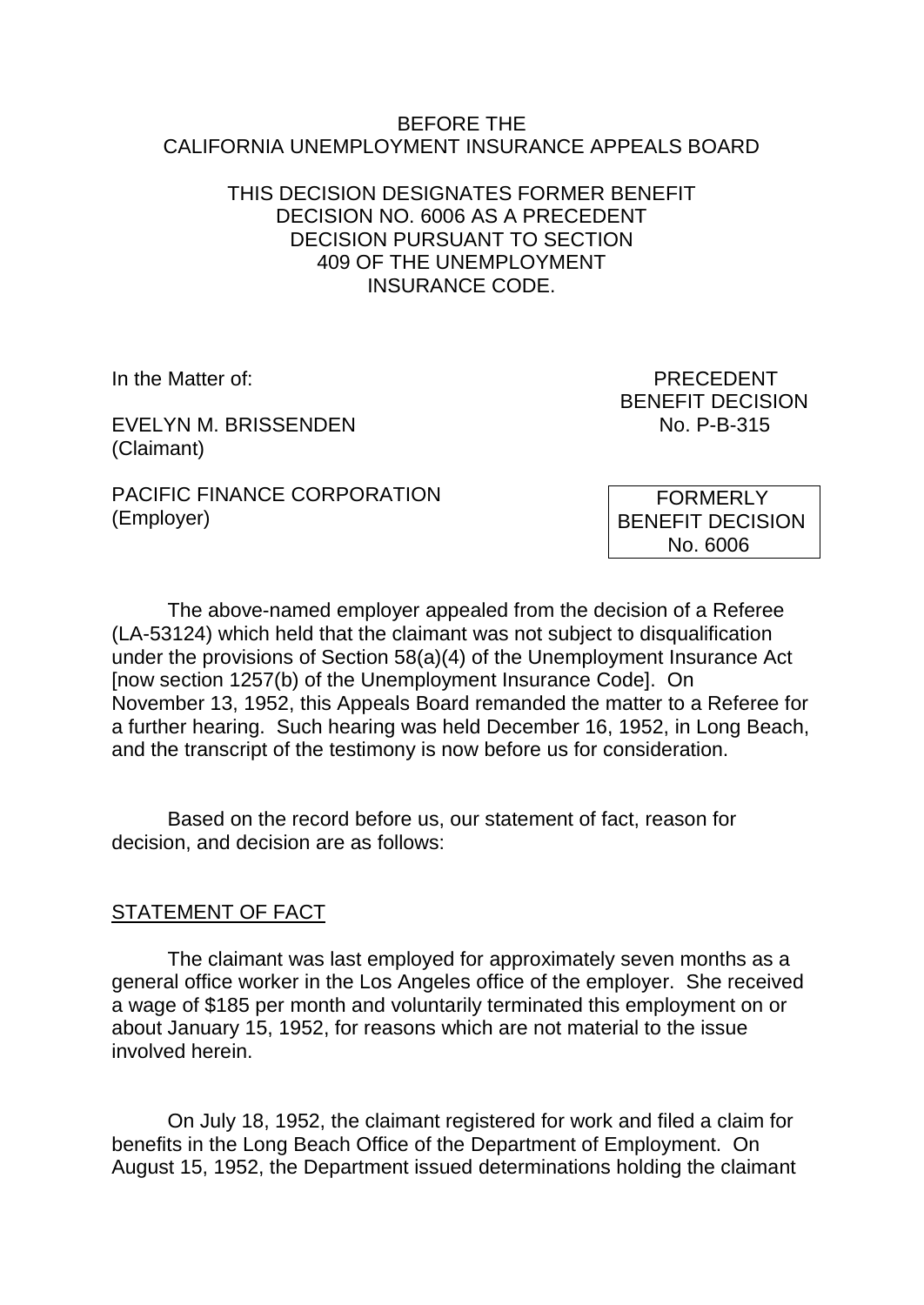P-B-315

subject to disqualification for a total of five weeks beginning August 8, 1952, under the provisions of Sections 58(a)(4) [now section 1257(b)] and 58(a)(3) of the Act [now section 1257(a) of the code]. The claimant appealed, and the Referee reversed the determinations which had been issued by the Department. The employer appealed solely from that portion of the Referee's decision which held that the claimant was not subject to disqualification under Section 58(a)(4) of the Act [now section 1257(b) of the code].

On July 30, 1952, the employer sent a letter to the claimant notifying her that in the event she was presently able and available for work, she should call a representative of the employer to discuss possible employment. This communication was received by the claimant on July 31, 1952. At approximately 1:00 p.m. on August 1, 1952, the claimant, upon contacting by telephone the representative mentioned in the communication, was informed that there was an offer of employment available to her in a Long Beach branch office of the employer. The claimant was further advised to contact the employer's representative who was in charge of that office. The claimant did not contact the manager of the Long Beach branch office until August 4, 1952, at which time, the position had been filled. The claimant delayed in contacting the manager because she had a prospect of employment as a part-time bookkeeper.

On August 1, 1952, there was an opening in the Long Beach branch office of the employer for work as a cashier-clerk at a wage of \$170 per month for one who was inexperienced and a wage ranging from \$190 to \$195 per month for an individual who possessed experience. The hours of employment were from 8:00 a.m. to 5:00 p.m., Monday through Friday. This position was filled on August 2, 1952.

## REASON FOR DECISION

Section 58 of the Unemployment Insurance Act [now sections 1256-1257 of the code] provides in part:

"(a) An individual shall be disqualified for benefits if:

\* \* \*

"(4) He, without good cause, has refused to accept suitable employment when offered to him or failed to apply for suitable employment when notified by the public employment office."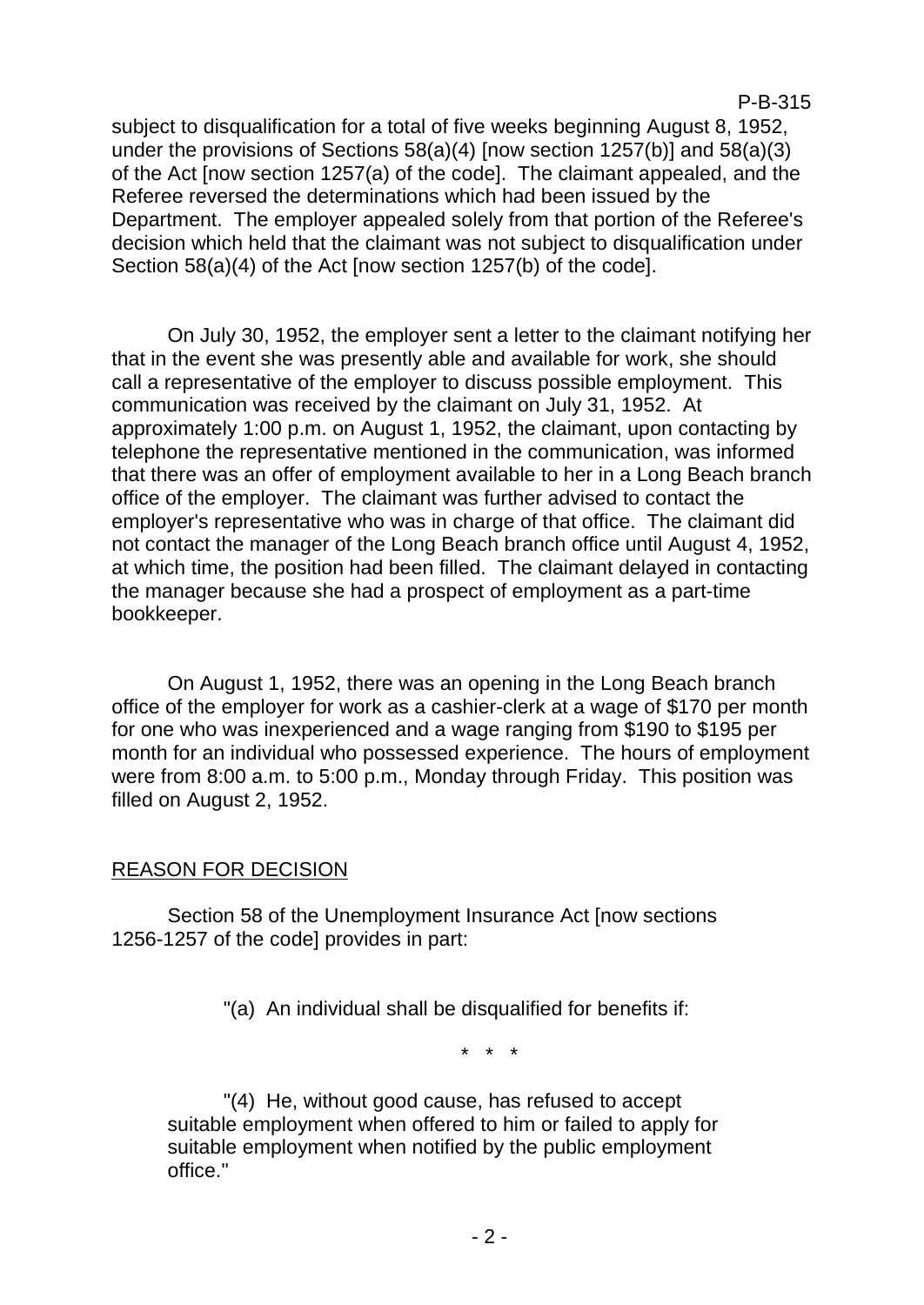We have previously held that, generally speaking, an offer of employment must be sufficient to notify the claimant of the basic working conditions, including hours of work and wages. However, we have also held that the offer need not mention all of the terms if the claimant already was sufficiently familiar with the employment conditions prevailing at the employer's place of business so as to make the requirement unnecessary (Benefit Decisions Nos. 3141 and 5311).

In the instant case the evidence establishes that the claimant's former employer had an opening for her on August 1, 1952, and that the existence of such opening was communicated to the claimant so as to constitute an offer of employment. The opening was for a type of work for which the claimant was qualified by reason of prior training and employment experience. In all other material respects, the opening met the criteria for suitable employment as set forth in Section 13(a) of the Act [now section 1258 of the code]. The claimant, at the time that she became aware of the opening, had been unemployed for a considerable length of time. The fact that the claimant had a prospect for part-time work does not constitute good cause for her failure to act with diligence in response to the offer of full-time work. We therefore conclude that the claimant is subject to disqualification under Section 58(a)(4) of the Act [now section 1257(b) of the code] (Benefit Decision No. 5311).

#### DECISION

The decision of the Referee is modified. The claimant is subject to disqualification under Section 58(a)(4) of the Act [now section 1257(b) of the code] for a period of five weeks in accordance with Section 58(b) of the Act [now section 1260 of the code].

Sacramento, California, March 27, 1953.

## CALIFORNIA UNEMPLOYMENT INSURANCE APPEALS BOARD

MICHAEL B. KUNZ, Chairman

GLENN V. WALLS

## EDWARD CAIN